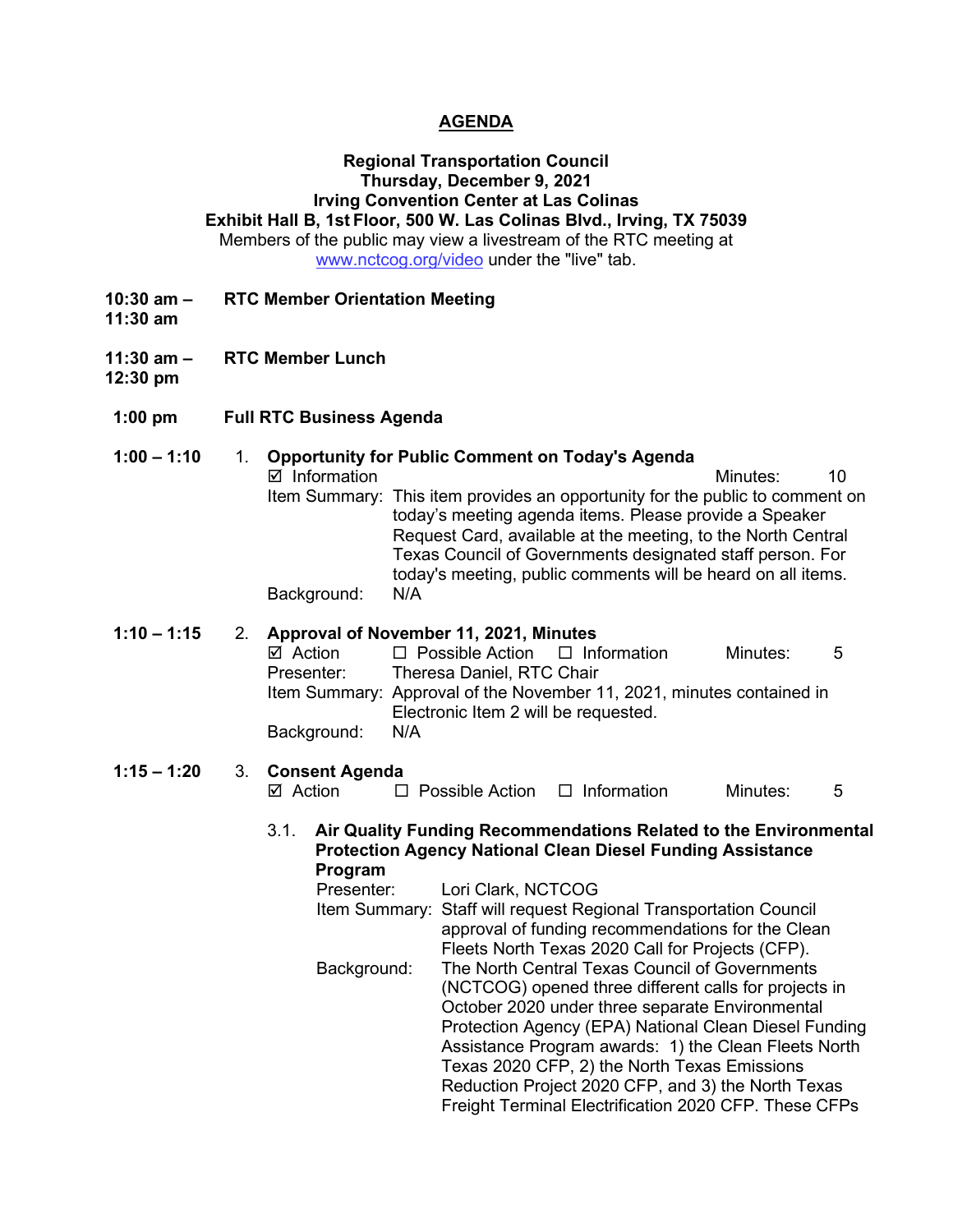award funds for diesel vehicle or equipment replacement projects and installation of EPA-verified electrified parking spaces and related infrastructure in North Central Texas. NCTCOG opened a fourth CFP, the North Texas Clean Diesel Projects 2021, in October 2021 to provide rebates to replace older, high-emitting diesel-powered vehicles, engines, and equipment, in addition to locomotive engine idle reduction technology. Funds for the North Texas Emissions Reduction Project have been exhausted, while Clean Fleets North Texas 2020 and North Texas Freight Terminal Electrification 2020 continued until the most recent application deadline of October 8, 2021. One application was received by this deadline for Clean Fleets North Texas 2020. Staff has completed review, quantified emissions, and developed project funding recommendations. This initiative is an extension of clean vehicle efforts listed as Weight-of-Evidence in the current State Implementation Plan. Electronic Item 3.1.1 provides an overview of the call for projects and staff recommendations. Electronic Item 3.1.2 provides detailed project listings.

Performance Measure(s) Addressed: Air Quality

#### **1:20 – 1:35** 4. **Orientation to Agenda/Director of Transportation Report**

| $\Box$ Action | $\Box$ Possible Action $\Box$ Information | Minutes: | - 15 |
|---------------|-------------------------------------------|----------|------|
| Presenter:    | Michael Morris, NCTCOG                    |          |      |

- 1. Welcome and Introduction of Regional Transportation Council (RTC) **Members**
- 2. 2022 RTC Business Meeting Schedule (Electronic Item 4.1)
- 3. Summary of RTC Member Orientation Meeting
- 4. Importance of Balanced Media Interviews
- 5. Progress North Texas and Other RTC Material (Handout)
- 6. Rebuilding American Infrastructure with Sustainability and Equity (RAISE) Discretionary Grant Awards
- 7. Southeast Connector Project Approved by the Texas Transportation Commission (Four Phases)
- 8. Update on North Tarrant Express Segment 2E
- 9. Update on Texas Central Partners: Loan Collateral
- 10. Statewide Safety Task Force: Results of Second Meeting
- 11. Dallas-Fort Worth Clean Cities Events [\(https://www.dfwcleancities.org/events\)](https://www.dfwcleancities.org/events)
- 12. Air Quality Funding Opportunities for Vehicles [\(https://www.nctcog.org/trans/quality/air/funding-and-resources\)](https://www.nctcog.org/trans/quality/air/funding-and-resources)
- 13. Status Report on Texas Volkswagen Environmental Mitigation Program Funding (Electronic Item 4.2)
- 14. Status Report on Vehicle Temporary Paper Tags (Electronic Item 4.3)
- 15. Monthly Know Before You Fly Your Drone Workshops [\(https://www.northtexasuas.com/UAS-Taskforce#Workshops\)](https://www.northtexasuas.com/UAS-Taskforce#Workshops)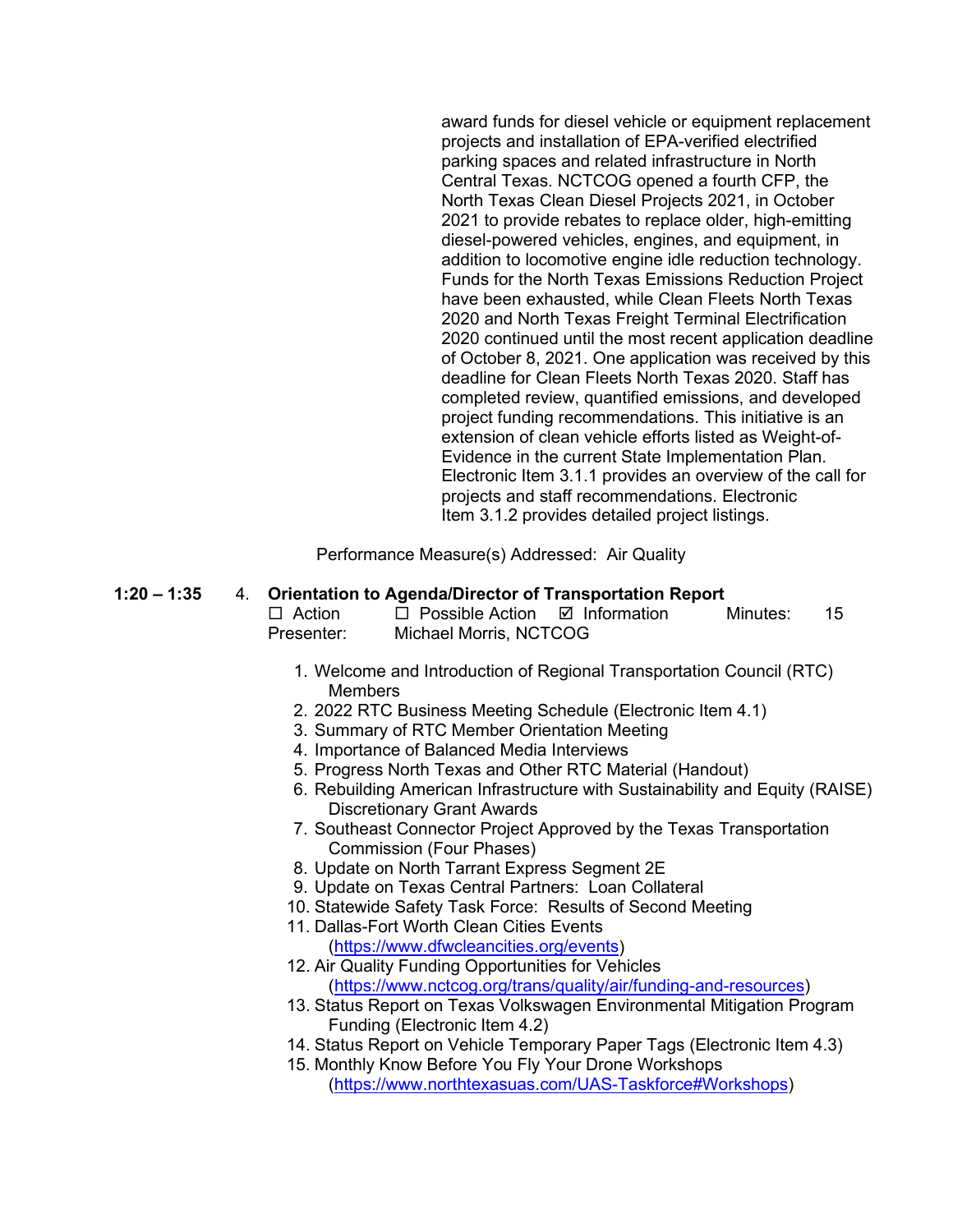- 16. October Public Meeting Minutes-Additional Comments (Electronic Item  $4.4$ )
- 17. December Online Input Opportunity Notice (Electronic Item 4.5)
- 18. Public Comments Report (Electronic Item 4.6)
- 19. Recent Correspondence (Electronic Item 4.7)
- 20. Recent News Articles (Electronic Item 4.8)
- 21. Recent Press Releases (Electronic Item 4.9)

# **1:35 – 1:45** 5. **Mobility 2045 Update and Demographic Assumptions**

 $\Box$  Possible Action  $\Box$  Information Minutes: 10 Presenters: Dan Kessler and Brendon Wheeler, NCTCOG Item Summary: Staff will provide an overview of efforts to update Mobility 2045, as well as on ongoing efforts to develop revised 2045 Population and Employment forecasts for the Metropolitan Area. Background: Mobility 2045 was adopted by the Regional Transportation Council (RTC) on June 14, 2018. Federal guidelines require the Dallas-Fort Worth region to update the long-range transportation plan a minimum of every four years. Development of the Mobility 2045 Update is currently underway which will include a new financial plan and necessary refinements to projects in the current Mobility 2045 plan. In addition, the North Central Texas Council of Governments is currently developing new forecasts of demographic activity out to the year 2045, which will be used

to support the ongoing update of Mobility 2045.

Performance Measure(s) Addressed: Roadway, Transit

#### **1:45 – 1:55** 6. **Freight Safety Campaign**

| $\Box$ Action | $\Box$ Possible Action $\Box$ Information                                                                             |                                                                   | Minutes: | 10 |
|---------------|-----------------------------------------------------------------------------------------------------------------------|-------------------------------------------------------------------|----------|----|
| Presenter:    | Jeff Hathcock, NCTCOG                                                                                                 |                                                                   |          |    |
| Item Summary: | Staff will provide an update to the Council on the 2021 Freight                                                       |                                                                   |          |    |
|               | Safety Initiative and its performance measures. The Initiative<br>took place in May 2021 and ended in September 2021. |                                                                   |          |    |
|               |                                                                                                                       |                                                                   |          |    |
| Background:   |                                                                                                                       | North Central Texas Council of Governments (NCTCOG) staff         |          |    |
|               | designed the Freight Safety Initiative to create a safer                                                              |                                                                   |          |    |
|               |                                                                                                                       | environment for commuters, commercial motor vehicle               |          |    |
|               | operators, and anyone else traveling on North Texas                                                                   |                                                                   |          |    |
|               | roadways. The goal of the initiative is to create awareness and                                                       |                                                                   |          |    |
|               | focus on the importance of safe practices around freight                                                              |                                                                   |          |    |
|               | movement. NCTCOG collaborated with partners such as                                                                   |                                                                   |          |    |
|               | Operation Lifesaver to help promote rail safety. As part of the                                                       |                                                                   |          |    |
|               |                                                                                                                       | safety initiative, advertisements were purchased and created      |          |    |
|               |                                                                                                                       | across multiple platforms, including billboards, podcasts, social |          |    |
|               |                                                                                                                       | media, and radio. More information can be found in Electronic     |          |    |
|               | Item 6.                                                                                                               |                                                                   |          |    |
|               |                                                                                                                       |                                                                   |          |    |

Performance Measure(s) Addressed: Safety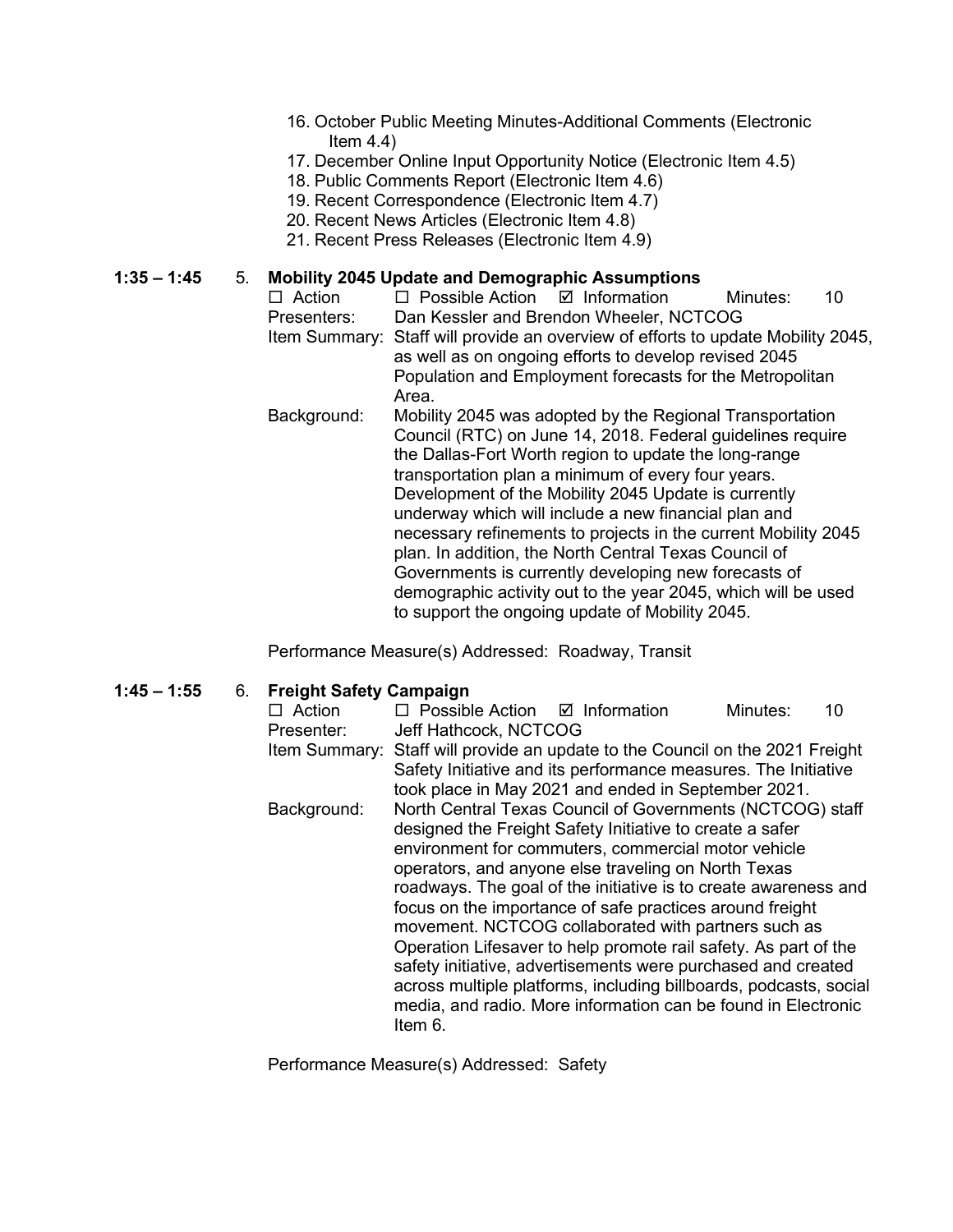# **1:55 – 2:05** 7. **Southern Dallas County and Tarrant County Transit Studies**

| <b>Recommendations</b> |                                                                                                                                                                                                                                                                                                                                                                                                                                                            |                                                                                                                                                                                                                                                                                                                                                                                         |          |    |  |  |
|------------------------|------------------------------------------------------------------------------------------------------------------------------------------------------------------------------------------------------------------------------------------------------------------------------------------------------------------------------------------------------------------------------------------------------------------------------------------------------------|-----------------------------------------------------------------------------------------------------------------------------------------------------------------------------------------------------------------------------------------------------------------------------------------------------------------------------------------------------------------------------------------|----------|----|--|--|
| $\Box$ Action          | $\Box$ Possible Action $\Box$ Information                                                                                                                                                                                                                                                                                                                                                                                                                  |                                                                                                                                                                                                                                                                                                                                                                                         | Minutes: | 10 |  |  |
| Presenter:             | <b>Shannon Stevenson, NCTCOG</b>                                                                                                                                                                                                                                                                                                                                                                                                                           |                                                                                                                                                                                                                                                                                                                                                                                         |          |    |  |  |
|                        | Item Summary: Staff will provide an overview of study recommendations<br>resulting from the Southern Dallas County and Tarrant County<br>Transit Studies.                                                                                                                                                                                                                                                                                                  |                                                                                                                                                                                                                                                                                                                                                                                         |          |    |  |  |
| Background:            | transit study.                                                                                                                                                                                                                                                                                                                                                                                                                                             | In 2018, the Regional Transportation Council approved funding<br>for staff to conduct an independent transit needs assessment<br>and develop a comprehensive approach to planning and<br>implementing transit services in Collin, Southern Dallas, and<br>Tarrant counties focusing on areas outside of transit authority<br>service areas. Consultant assistance was utilized for each |          |    |  |  |
|                        | The first phase of each study consisted of evaluating existing<br>conditions as well as transit needs and demand. The second<br>phase consisted of developing potential transit service options<br>based on transit needs/demand and existing conditions<br>identified in the first phase. Service cost estimates and service<br>delivery options associated with the recommended services<br>were also developed. Additionally, implementation strategies |                                                                                                                                                                                                                                                                                                                                                                                         |          |    |  |  |

were also developed. Additionally, implementation strategies that support recommended service options were developed and serve as a roadmap for affected municipalities and partners to collaboratively work towards service implementation. Staff will provide an overview of the studies' recommendations for the Southern Dallas County and Tarrant County transit studies. More details can be found in Electronic Item 7.

Performance Measure(s) Addressed: Transit

#### **2:05 – 2:15** 8. **Infrastructure Investment and Jobs Act Overview**

| Action        | $\Box$ Possible Action $\Box$ Information                                                                                                                                                                                 |                                                                                                                                                                                                                                                                                                                                                                                                                                                       | Minutes: | 10 |
|---------------|---------------------------------------------------------------------------------------------------------------------------------------------------------------------------------------------------------------------------|-------------------------------------------------------------------------------------------------------------------------------------------------------------------------------------------------------------------------------------------------------------------------------------------------------------------------------------------------------------------------------------------------------------------------------------------------------|----------|----|
| Presenter:    | Rebekah Gongora, NCTCOG                                                                                                                                                                                                   |                                                                                                                                                                                                                                                                                                                                                                                                                                                       |          |    |
| Item Summary: | Staff will provide an overview of the new federal infrastructure<br>bill, the Infrastructure Investment and Jobs Act, as it relates to<br>transportation and air quality issues affecting the Dallas-<br>Fort Worth area. |                                                                                                                                                                                                                                                                                                                                                                                                                                                       |          |    |
| Background:   | infrastructure.                                                                                                                                                                                                           | This item will allow staff to provide updates on key positions of<br>the Regional Transportation Council. The 117th US Congress<br>convened on January 3, 2021, and approved the Infrastructure<br>Investment and Jobs Act on November 5, 2021. President<br>Biden signed the bill into law on November 15, 2021. The new<br>law includes a five-year surface transportation reauthorization,<br>as well as additional funding and programs for other |          |    |

Performance Measure(s) Addressed: Roadway, Air Quality